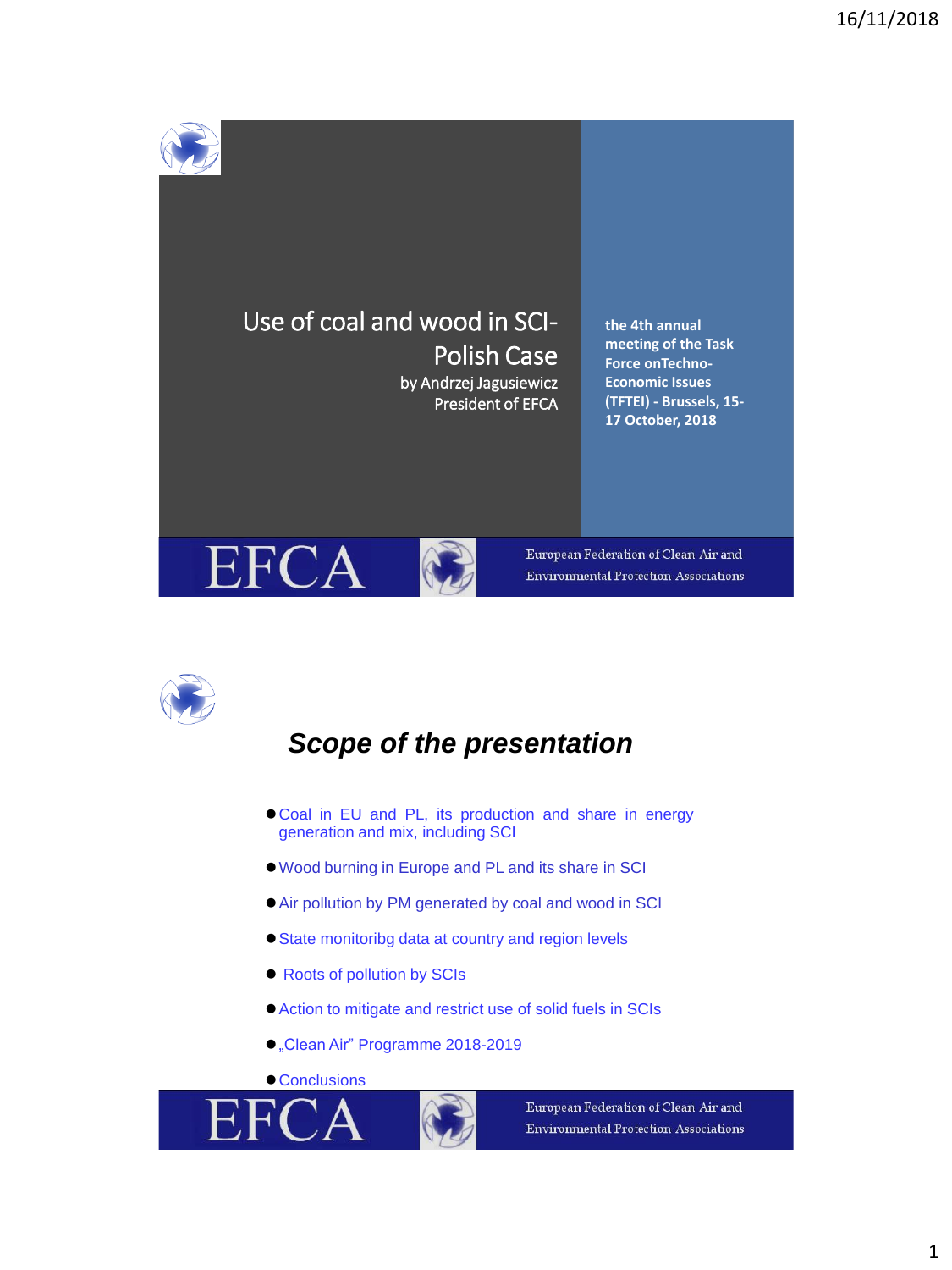



Use of coal and wood in Polish SCI for domestic heating



- 1



More than 40 % of houses on coal and more than 11 % on wood (1% renewable energy)

13 million tons of coal burnt annually, , out of which 4 million tons of coal dust

26 million m3 of wood burnt out of 51,4 million m3 used (UNECE-2015)

Percentage of total national PM 2,5 emissions from coal and wood burning 50,8 % (73 th out of 144 th tons as total)

Percentage of total WWA emissions 87 % (135 Mg out of 155 as total), 66 % of PCDD/F [g i-TEQ] and more than 60 % of carbon monoxide emissions (data for 2013)

Residential heatng is a key

source of black carbon and HMM and HMM and HMM and HMM and HMM and HMM and HMM and HMM and HMM and HMM and HMM ean Federation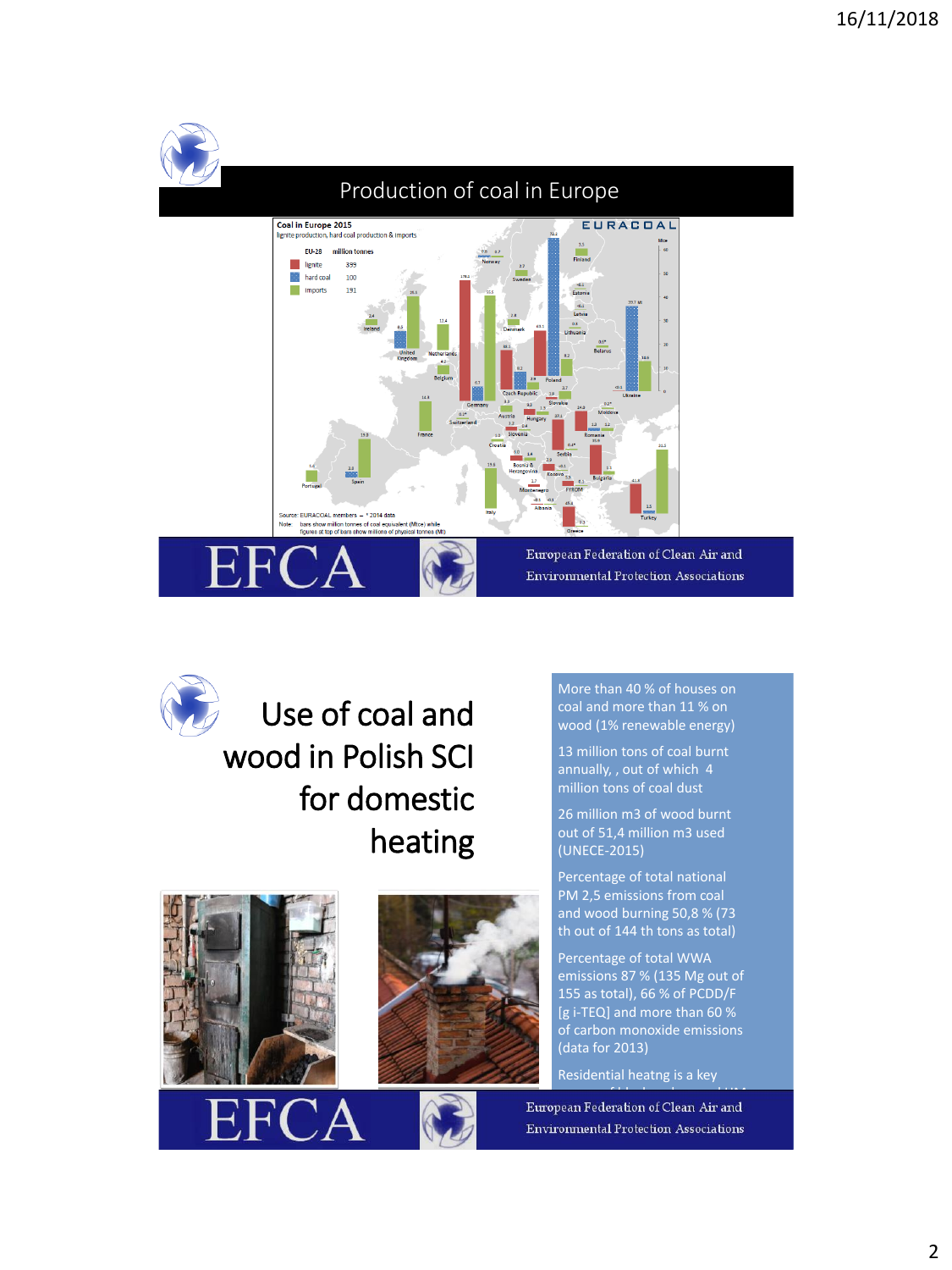

# Average Exposure Indicator PM2.5 (www.gios.gov.pl)

**06/06/2018**



**Map of sampling points measuring PM2.5**

**1 station per one agglomeration (in Warsaw - 2 stations and Upper Silesia Agglomeration – 2 stations) and 1 station per a city>100,000 (32 stations)** 



National average exposure indicator (2010-2017) [ug/m<sup>3</sup>] in relation to exposure concentration obligation (PSE=20  $\mu$ g/m<sup>3</sup>) and national exposure reduction target (KCRN=18  $\mu$ g/m<sup>3</sup>)

European Federation of Clean Air and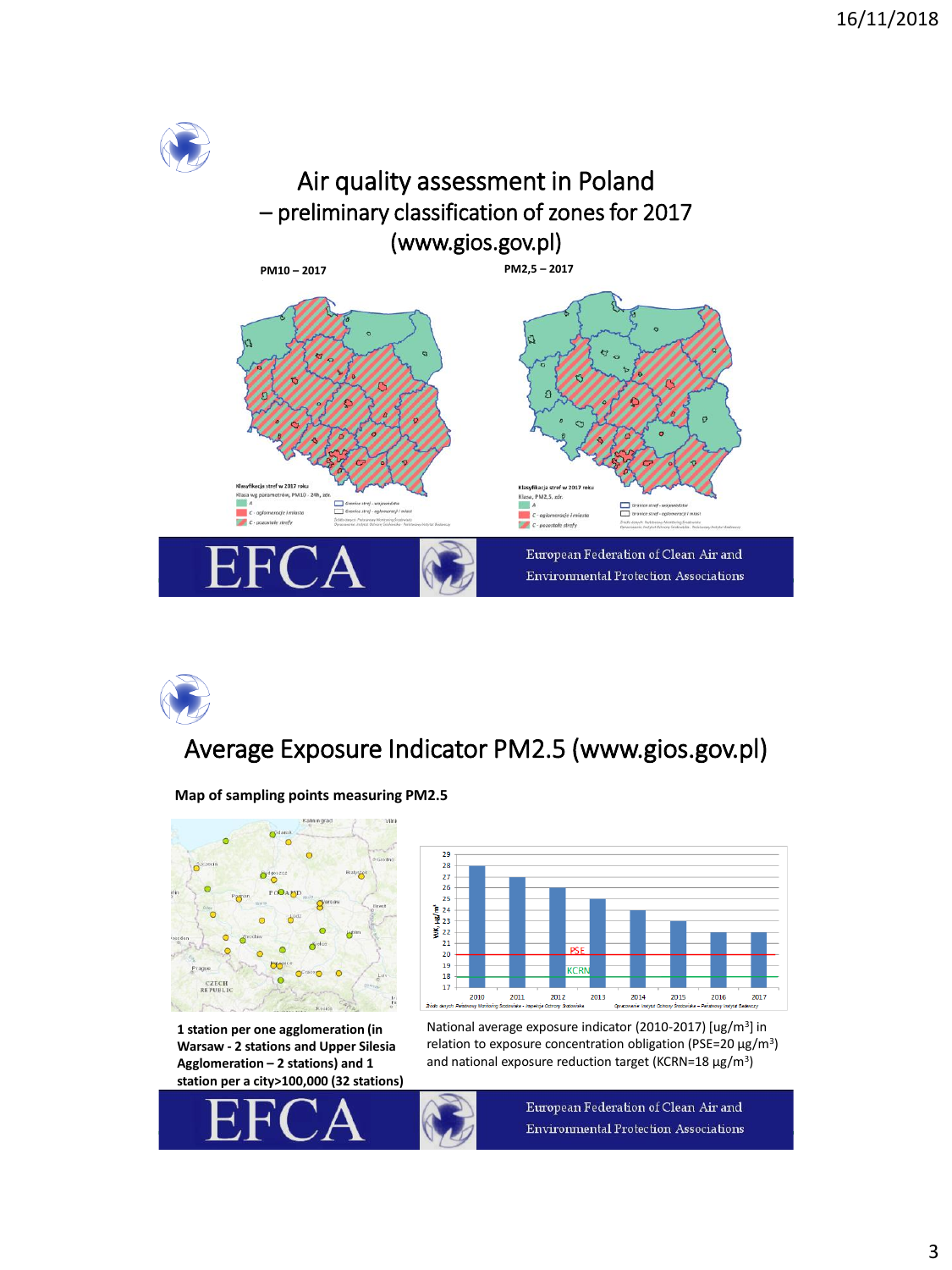# Main causes of impact on air quality from SCI-low-emissions

- No alternatives to use coal e.g. organic chemistry, gasification..
- Insufficient gas and heat infrastructures
- Unwillingnes of government to introduce solid fuel standards for SCIs
- Eco-design Directive considered as volontary agreement
- Lack of technical guidance for burning solid fuels in SCIs
- SCIs not yet subject to control
- Incentives rare and scarce



#### **At policy level At source level**

• Only since October 2017 boilers entering the market in Małopolska region have to comply with emission class 5 EN 303-5-2012

#### But poverty results in

- Keeping old boilers and stoves
- Using cheapest fuels; high-ash
- Often burning wastes
- Enjoying "freedom to burn"
- Lack of ecological education

European Federation of Clean Air and **Environmental Protection Associations** 



## What is going on in PL to improve the situation

- Civil anti-smog movement (1)
- Awarness raising campaign (2)
- "Clean Air" governmental programme (3)



European Federation of Clean Air and **Environmental Protection Associations** 

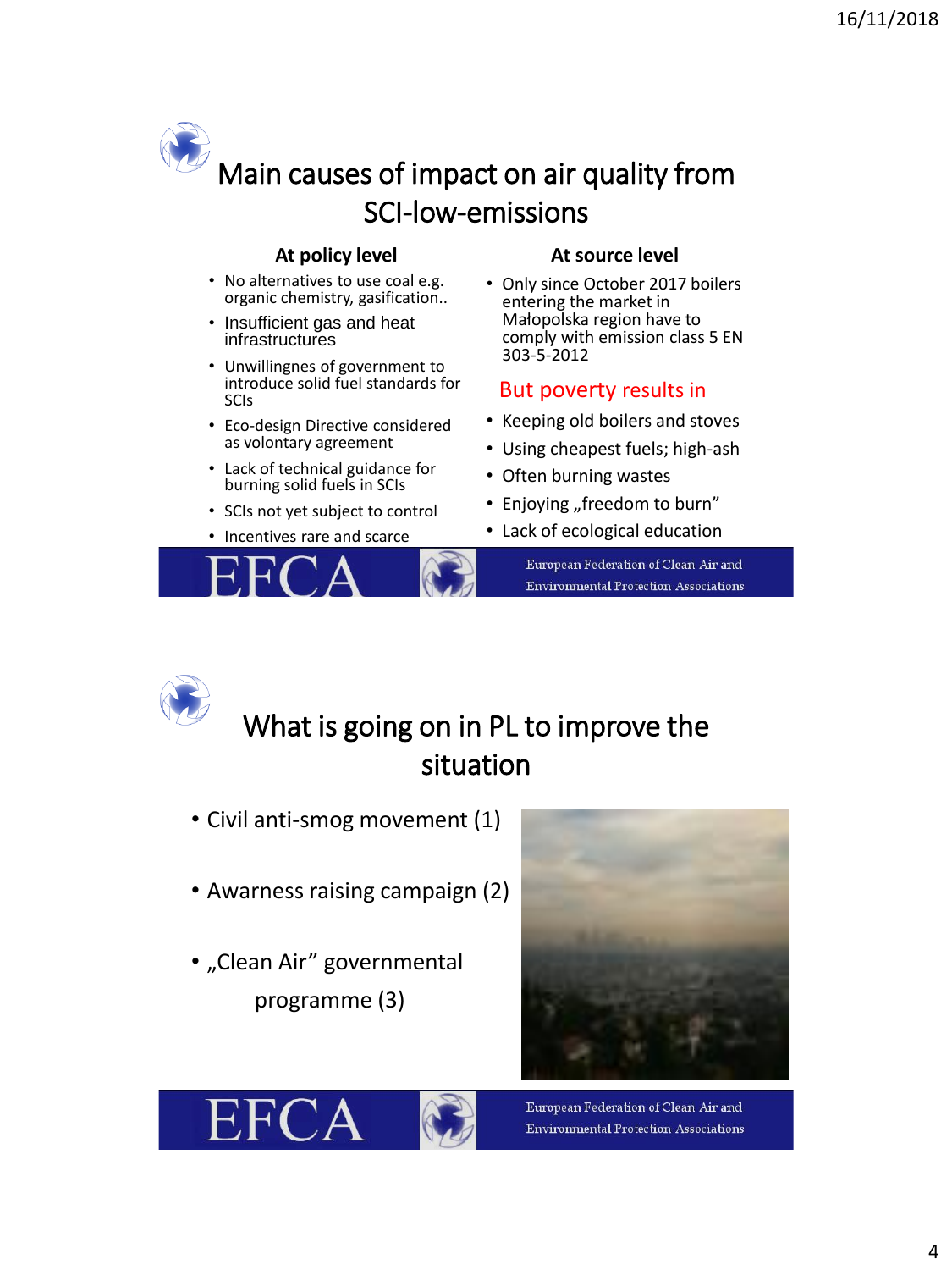

# Anti-smog campaign (1)

- Anti-smog civil campaign started first in Malopolska Region (MR), including city of Cracow-Polish capital of smog
- 500.000 solid fuel boilers are used in MR
- Anti-smog resolution effective in January 2017
- In 2013-2017 more than 18.000 boilers and stoves were replaced in Cracow, about 10.000 still remain
- City of Krakow offered subsidies up to 100% in the past and now is offering up to 60 % (part of the social care system because of poverty)
- New solid fuel boilers or space heaters must comply with emission standards from Ecodesign Directive (emission class 5)
- Existing boilers and space heaters to be replaced by 2022
- Emission class 3 or 4 to be reached by 2026
- **8 regions follow Anti-smog campaign, particularly Silesia and 2 are preparing to join it**







European Federation of Clean Air and **Environmental Protection Associations** 



# Awarness raising campaign (2)

• We create atmosphere



• Energy-saving houses







PRODUCENCI zanieczyszczeń powietrza\*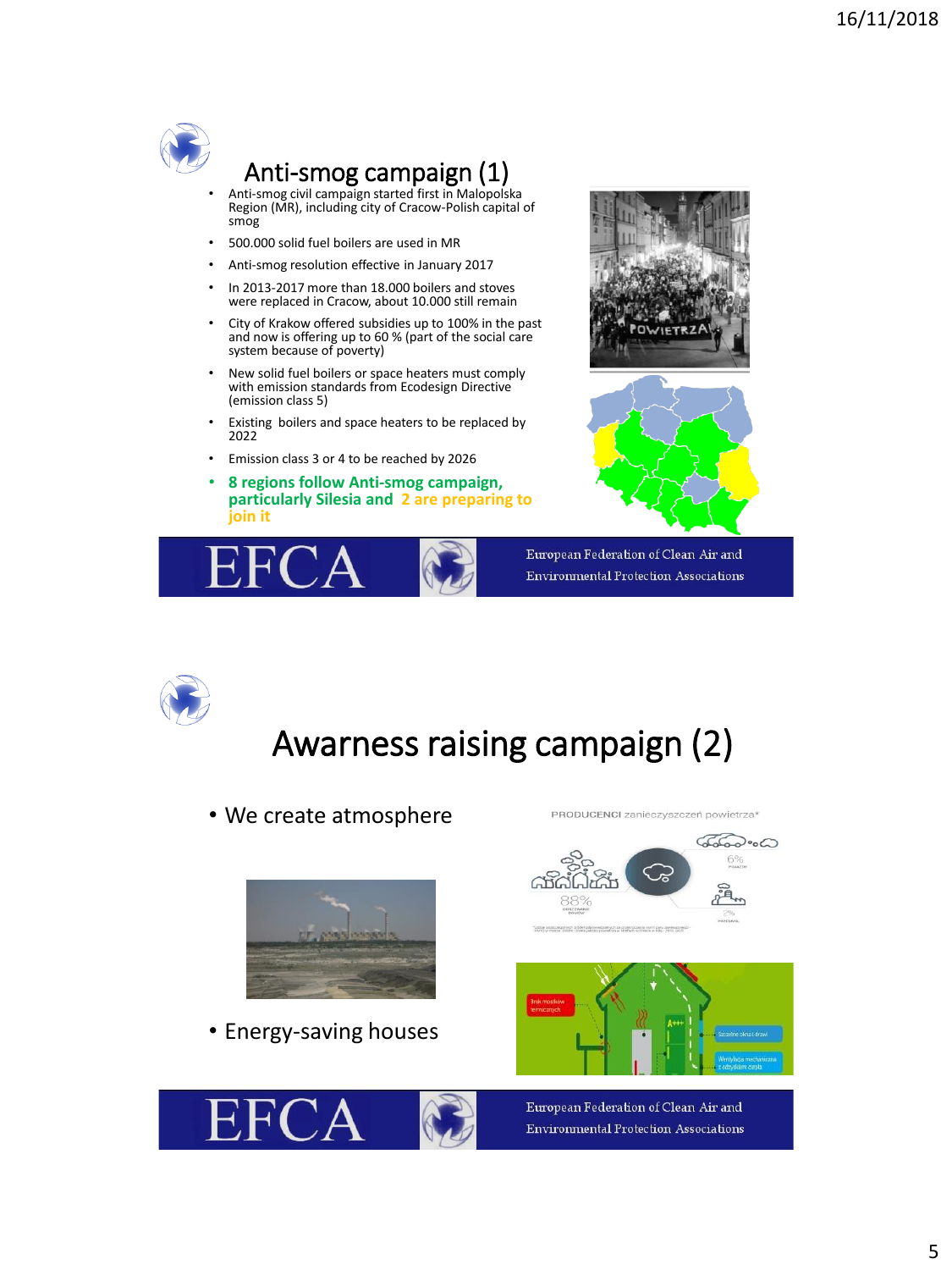

### "Clean Air" governmental programme (3)

- Set on 7 th of June 2018 by MoU signed between the Ministry of Environment and financing institutions National and Regional Funds of Environmental Protection and Water Economy and Bank of Environmental Protection *(extra funding from anti-smog fuel tax 0,025 euro/l since 1 January 2019)*
- Cost of the Programme 103 bilion złotych~250 milion euros scheduled for 2018- 2019; 60 % as direct subsidy (40 % to 90 % of the project cost) and 40 % as lowpercentage loans
- **Priority projects subject to finance**>improving energy efficiency of individual houses via better thermo-insulation (up to 3 milion houses)
- Other projects may include modernization of boilers and space heaters as well as electric heating
- Room to finance renewable energy (solar, photovoltaic and heat pumps)
- Beneficiaries>owners of houses up to 10.000 euro direct subsidy per house



European Federation of Clean Air and **Environmental Protection Associations** 



# Conclusions (1)

#### **Needed Polish action plan**

- Coal political fuel and cultural heritage, but SMOG appears in election campaign
- Quicker implementation of the Eco-design Directive 2009/125/EC targeting solid fuel boilers and local space heaters
- Slow penetration of the class 5 domestic boilers, mainly on pellet (**export**)
- Setting of emission standards for SCIs<1MW
- Quality requirements for solid fuels to be burnt in SCIs>licence to sell???
- Enforcement of conformity with product and environmental standards of SCIs by urban guards
- Volontary committment to modernize
- New monitoring devices e.g. drones
- Awarness raising and education…





European Federation of Clean Air and **Environmental Protection Associations**